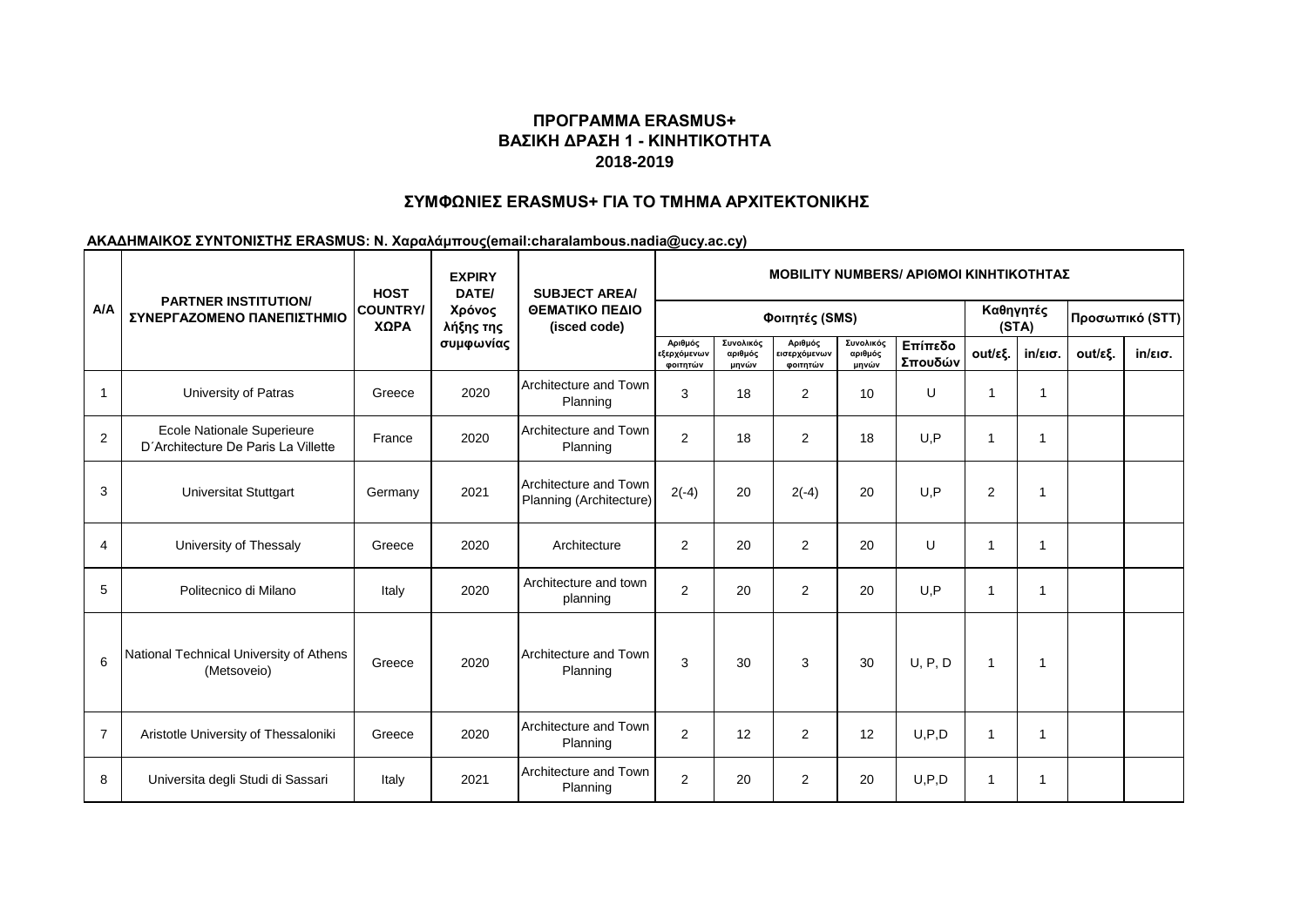# **ΠΡΟΓΡΑΜΜΑ ERASMUS+ ΒΑΣΙΚΗ ΔΡΑΣΗ 1 - ΚΙΝΗΤΙΚΟΤΗΤΑ 2018-2019**

## **ΣΥΜΦΩΝΙΕΣ ERASMUS+ ΓΙΑ ΤΟ ΤΜΗΜΑ ΑΡΧΙΤΕΚΤΟΝΙΚΗΣ**

#### **ΑΚΑΔΗΜΑΙΚΟΣ ΣΥΝΤΟΝΙΣΤΗΣ ERASMUS: Ν. Χαραλάμπους(email:charalambous.nadia@ucy.ac.cy)**

|     | <b>PARTNER INSTITUTION/</b><br>ΣΥΝΕΡΓΑΖΟΜΕΝΟ ΠΑΝΕΠΙΣΤΗΜΙΟ            | <b>HOST</b><br><b>COUNTRY/</b><br>ΧΩΡΑ | <b>EXPIRY</b><br>DATE/<br>Χρόνος<br>λήξης της<br>συμφωνίας | <b>SUBJECT AREA/</b><br>ΘΕΜΑΤΙΚΟ ΠΕΔΙΟ<br>(isced code) | <b>MOBILITY NUMBERS/ APIOMOI KINHTIKOTHTAZ</b> |                               |                                     |                               |                    |                         |                    |         |                   |  |
|-----|----------------------------------------------------------------------|----------------------------------------|------------------------------------------------------------|--------------------------------------------------------|------------------------------------------------|-------------------------------|-------------------------------------|-------------------------------|--------------------|-------------------------|--------------------|---------|-------------------|--|
| A/A |                                                                      |                                        |                                                            |                                                        | Φοιτητές (SMS)                                 |                               |                                     |                               |                    |                         | Καθηγητές<br>(STA) |         | Προσωπικό (STT)   |  |
|     |                                                                      |                                        |                                                            |                                                        | Αριθμός<br>εξερχόμενων<br>φοιτητών             | Συνολικός<br>αριθμός<br>μηνών | Αριθμός<br>εισερχόμενων<br>φοιτητών | Συνολικός<br>αριθμός<br>μηνών | Επίπεδο<br>Σπουδών | out/εξ.                 | $in/\epsilon$ ισ.  | out/εξ. | $in/\epsilon$ ισ. |  |
| 9   | Universidade Tecnica de Lisboa-<br><b>Instituto Superior Tecnico</b> | Portugal                               | 2021                                                       | Architecture and Town<br>Planning (Architecture)       | 3                                              | 30                            | 3                                   | 30                            | P                  | $\mathbf 1$             | 1                  |         |                   |  |
| 10  | Universitat Rovira I Virgili                                         | Spain                                  | 2021                                                       | Architecture and Town<br>Planning                      | 3                                              | 30                            | 3                                   | 30                            | U                  | $\mathbf 1$             | 1                  |         |                   |  |
| 11  | Universidad de A Coruna                                              | Spain                                  | 2021                                                       | Architecture                                           | 3                                              | 30                            | 3                                   | 30                            | U, P, D            | $\mathbf 1$             | 1                  |         |                   |  |
| 12  | Graz University of Technology                                        | Austria                                | 2021                                                       | Architecture                                           | 1                                              | 10                            | 1                                   | 10                            | U.P                | $\overline{1}$          | 1                  |         |                   |  |
| 13  | KTH Royal Institute of Technology                                    | Sweden                                 | 2020                                                       | Architecture and Town<br>Planning                      |                                                |                               |                                     |                               |                    | -1                      | 1                  |         |                   |  |
| 14  | <b>ECOLE NATIONALE SUPERIEURE</b><br>D'ARCHITECTURE DE NORMANDIE     | France                                 | 2021                                                       | Architecture                                           | $\overline{2}$                                 | 20                            | $\overline{2}$                      | 20                            | U, P               | $\overline{\mathbf{1}}$ | -1                 |         |                   |  |
| 15  | The University of Central Lancashire<br>(UCLan)                      | <b>UK</b>                              | 2021                                                       | Architecture and Town<br>Planning                      |                                                |                               |                                     |                               |                    | -1                      | -1                 |         |                   |  |
| 16  | Universita Di Roma-La Sapienza                                       | Italy                                  | 2021                                                       | Architecture and Town<br>Planning                      | 2                                              | 10                            | $\overline{2}$                      | 10                            | U.P                | $\overline{\mathbf{1}}$ |                    |         |                   |  |